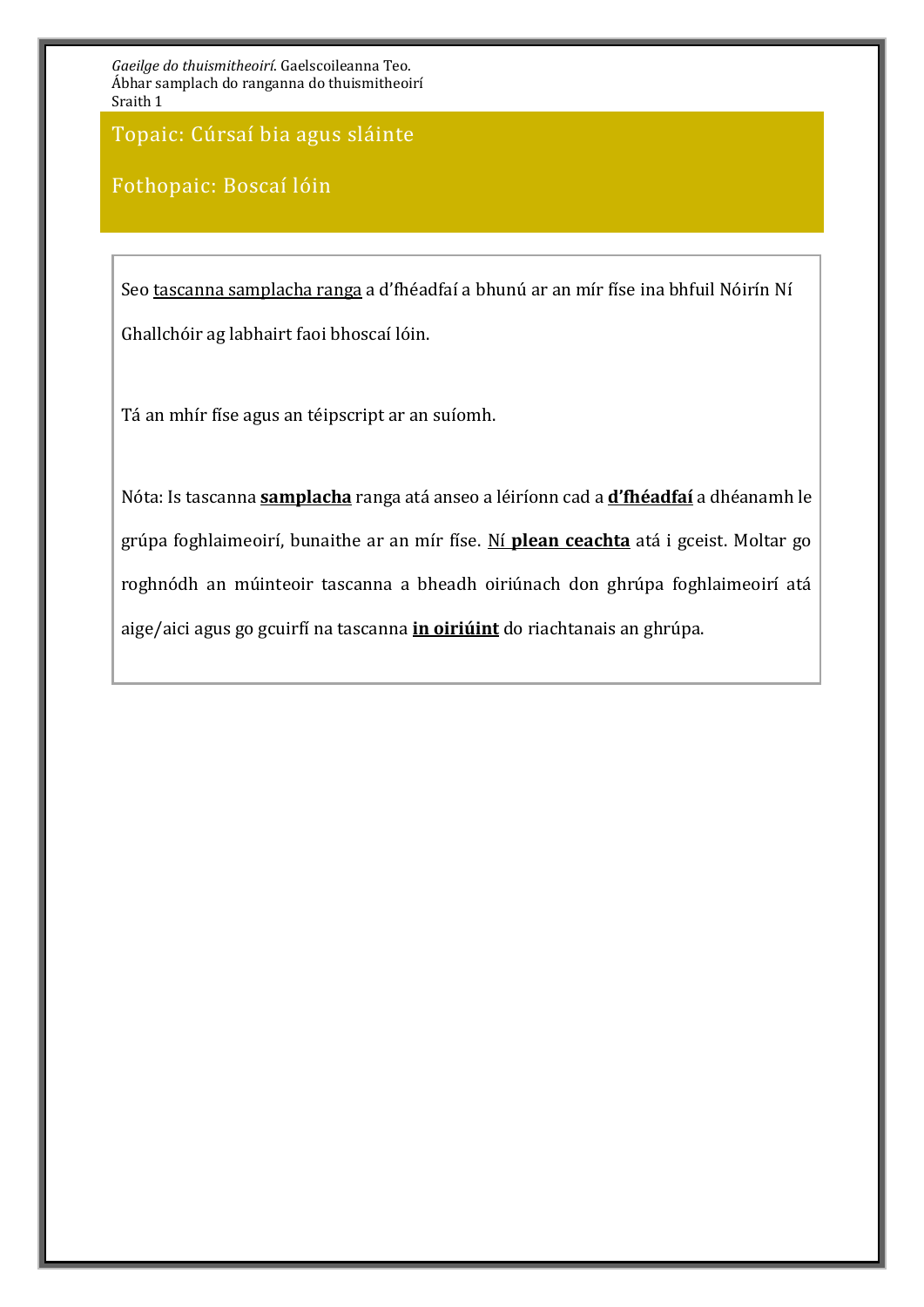### Treoracha don Mhúinteoir

#### **Tasc samplach 1: Stór focal**

Beidh na foghlaimeoirí ag éisteacht ar ball le Nóirín Ní Ghallchóir ag caint faoi bhoscaí lóin. Tá an mhír físe agus an téipscript ar an suíomh.

- Mínigh cé agus cad leis a bheidh siad ag éisteacht.
- Scaip an bhileog 'Cúrsaí Bia' agus cuir na foghlaimeoirí ag obair i ngrúpaí chun focail a scríobh sna ciorcail. Nuair a bheidh siad críochnaithe, éist le cuid de na focail agus cuir leis an líon focal atá ar eolas acu.

#### **Tasc samplach 2: Éisteacht**

Scaip an bhileog 'Boscaí lóin: Éisteacht'. Seinn an mhír físe do na foghlaimeoirí agus iarr orthu an ghreille a líonadh. Mínigh dóibh nach gá ach an buneolas a thuiscint – gan a bheith buartha faoi gach focal a thuiscint.

#### **Tasc samplach 3: Boscaí lóin**

Scaip an bhileog 'Líon an bosca lóin'. Cuir na foghlaimeoirí ag obair i mbeirteanna chun go mbeidh dhá bhosca lóin lán acu.

Ansin cothaigh plé faoin topaic 'boscaí lóin sláintiúla' – cad ba cheart a bheith iontu?

#### **Tasc samplach 4: Fócas ar theanga**

Scaip an bhileog 'An maith leat? Ar mhaith leat?' Bí cinnte go dtuigeann na foghlaimeoirí an difríocht idir an dá struchtúr agus cuir ag obair ar na tascanna iad. Seans go mbeidh cleachtadh breise ó bhéal ag teastáil chun na struchtúir a threisiú.

#### **Tasc samplach 5: Glórphost**

Gearr amach an tasc ar an mbileog 'Cúrsaí Bia: Tasc – Glórphost' agus scaip cóip ar na foghlaimeoirí ar fad. Iarr orthu nótaí a bhreacadh ar dtús agus dréacht a chur le chéile den mhéid a bheidh á rá acu. Chuirfeadh sé leis an tasc dá mbeadh deis acu taifeadadh ceart a dhéanamh – ar na gutháin phóca, cuir i gcás.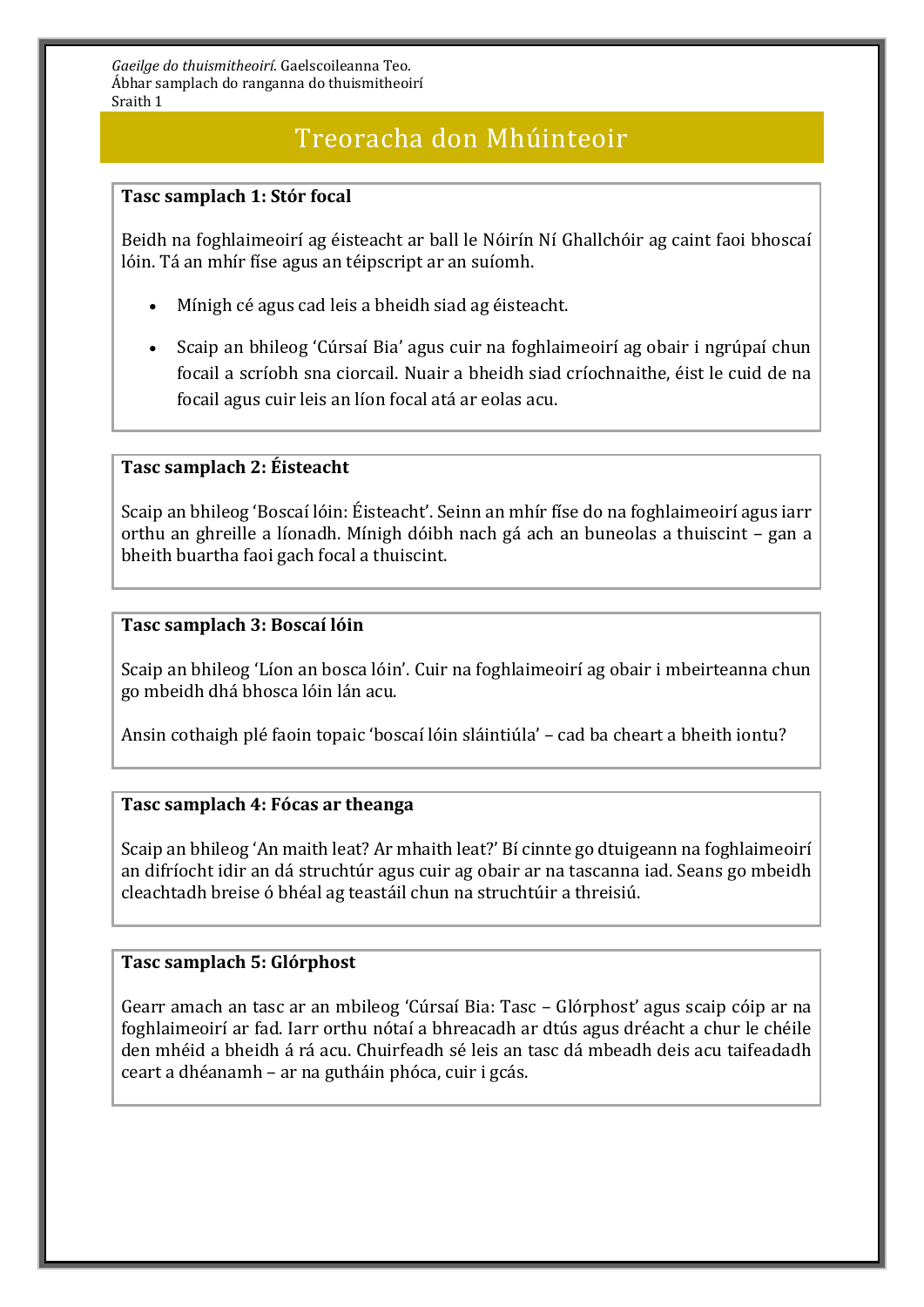# Cúrsaí Bia

Cad iad na focail atá ar eolas agat faoin topaic 'Cúrsaí Bia'? Bí ag obair le do ghrúpa agus déan liostaí le scríobh sna ciorcail thíos.

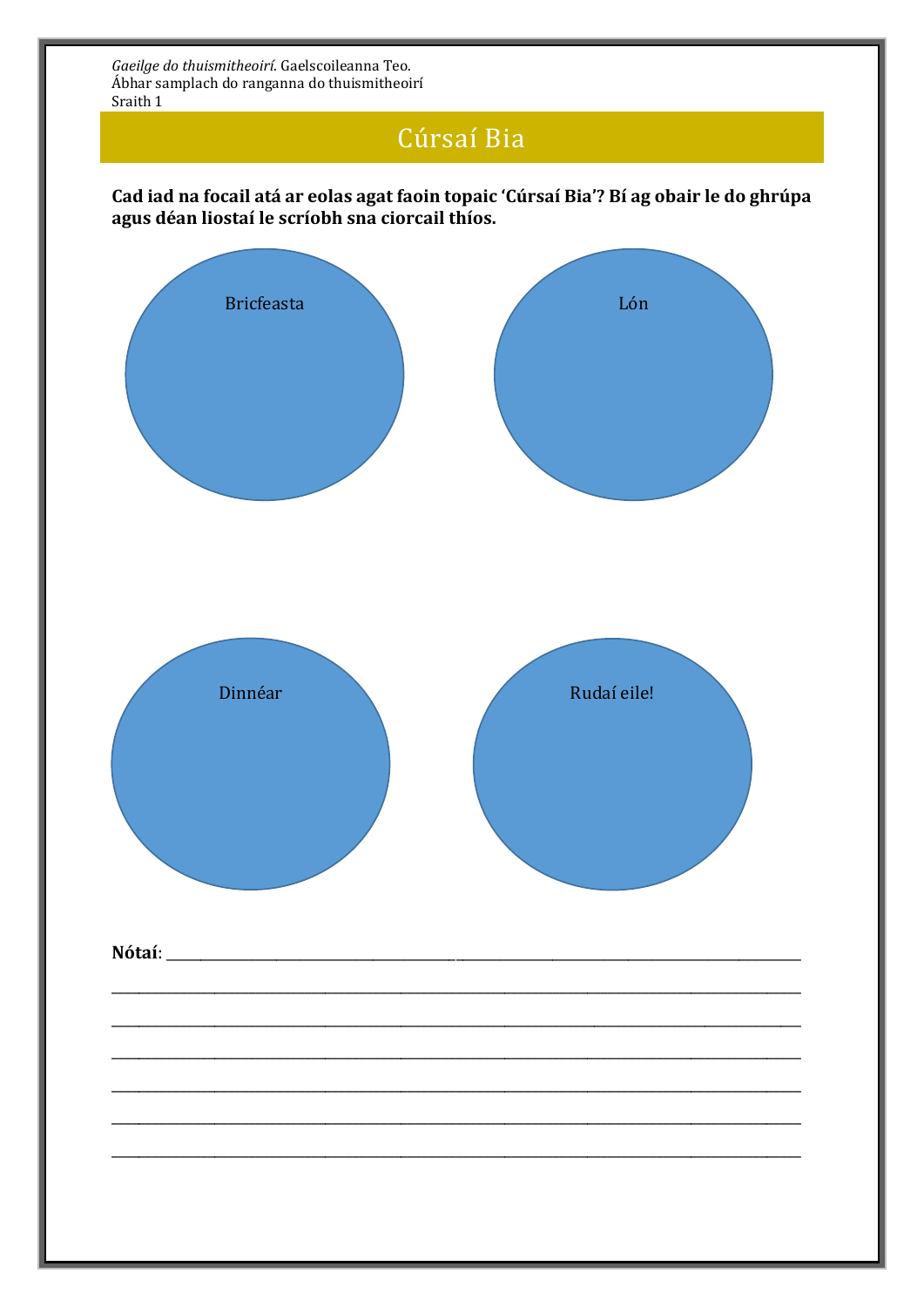# Boscaí Lóin – Éisteacht



Féach ar an mír físe ina bhfuil Nóirín ag caint ar cad a bhíonn i mboscaí lóin a páistí Ultán agus Róise. Líon an ghreille leis an eolas.

|          | Bosca Lóin |
|----------|------------|
| Róise    |            |
| $U$ Itán |            |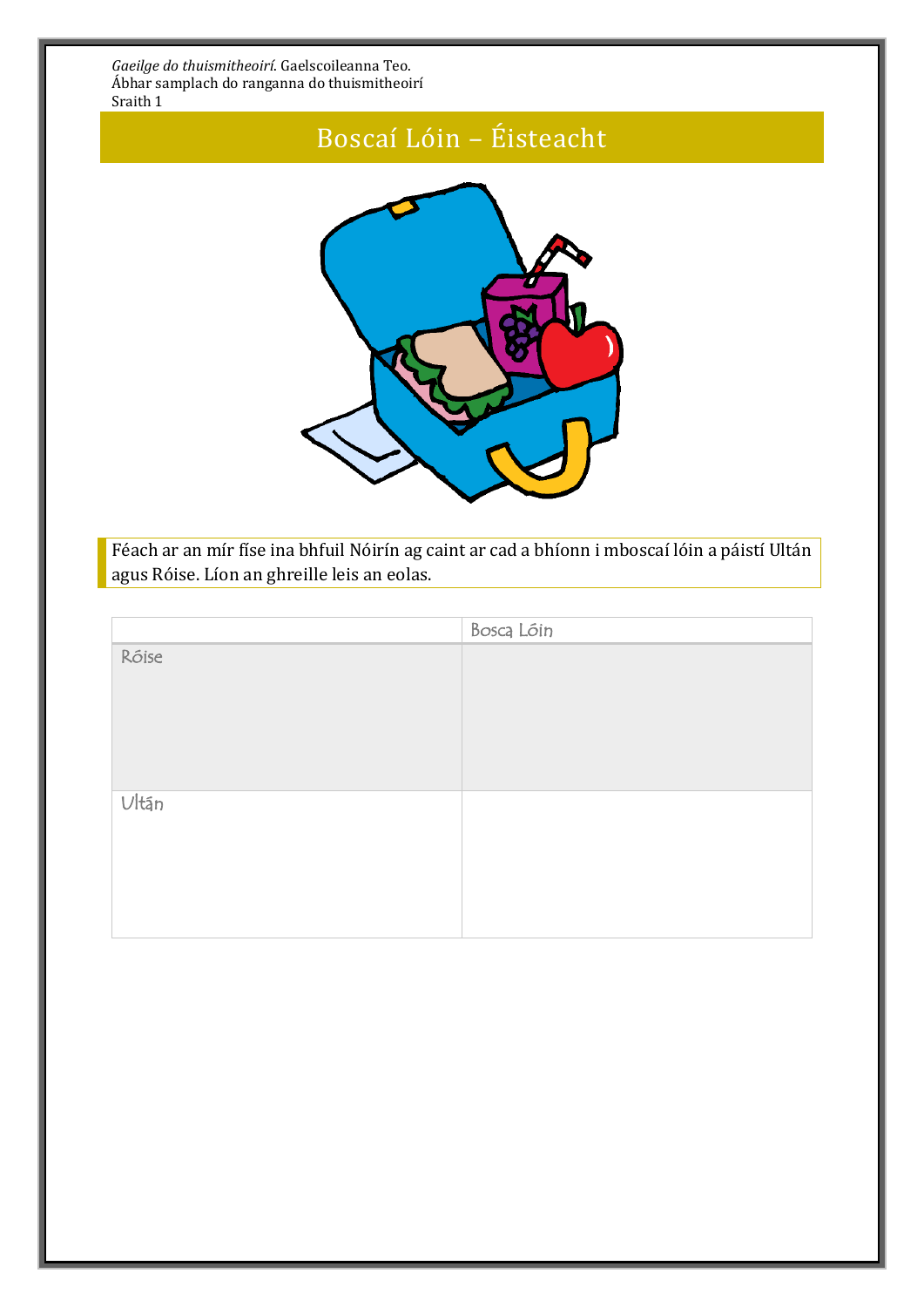## Líon an bosca lóin

Seo thíos dhá bhosca lóin ach tá siad folamh! Caithfidh tú féin agus do pháirtí iad a líonadh. Smaoinígí ar cad a itheann bhur bpáistí féin nuair atá sibh á líonadh.

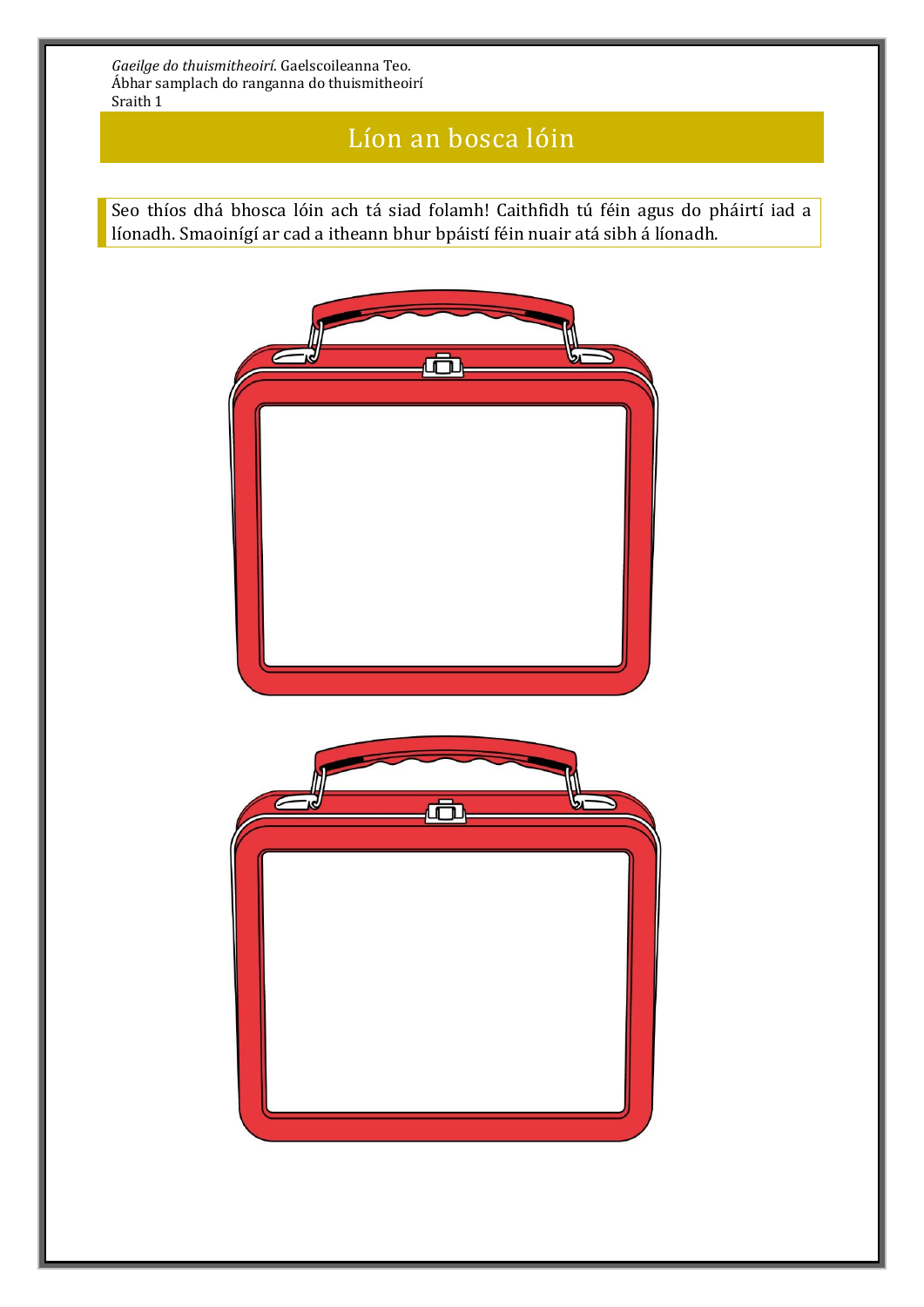### An maith leat? Ar mhaith leat?

Le cabhair ó do theagascóir, pléigh an difríocht atá idir na frásaí seo:

An maith leat? Ar mhaith leat?

Cad é an freagra a thabharfá ar na ceisteanna sin?

Seo struchtúr eile atá áisiúil:

An dtaitníonn X leat? Taitníonn / Ní thaitníonn

Anois féach ar na pictiúir thíos. Cuir ciorcal timpeall ar an bhfrása a bheadh oiriúnach i ngach cás. Bí cúramach – i gcúpla cás, tá an dá fhrása oiriúnach!

Anois déan iarracht an struchtúr 'An dtaitníonn…' a úsáid leis na pictiúir.



**Bainne:** an maith leat? ar mhaith leat?



**Caife**: an maith leat? ar mhaith leat?



**Ceol**: an maith leat? ar mhaith leat?



**Downton**: an maith leat? ar mhaith leat?



**Peppa Pig**: an maith leat? ar mhaith leat?



**Fíon**: an maith leat? ar mhaith leat?



**Bradán**: an maith leat? ar mhaith leat?



**Damháin alla**: an maith leat? ar mhaith leat?



**Rothaíocht**: an maith leat? ar mhaith leat?